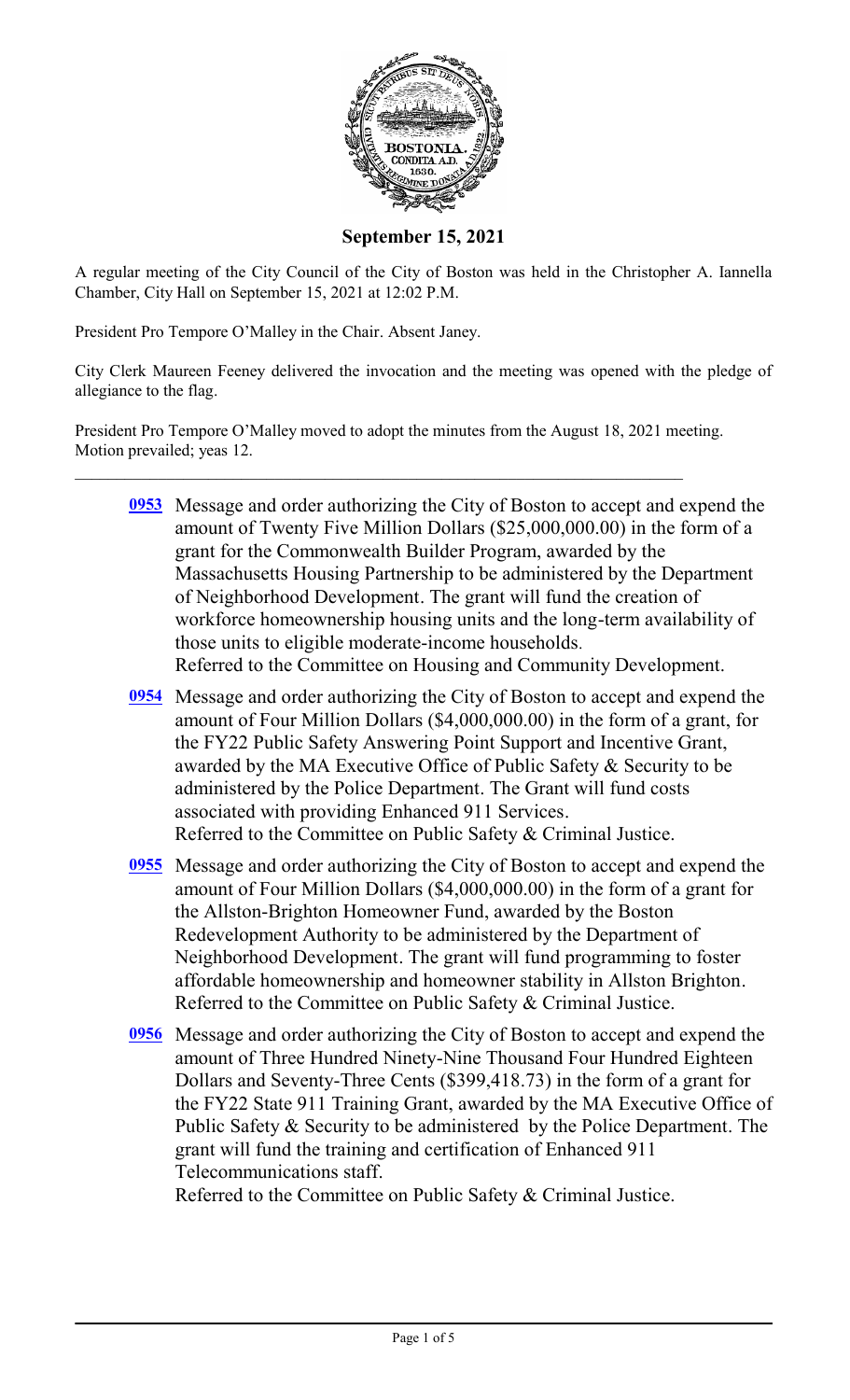- **[0957](http://boston.legistar.com/gateway.aspx?m=l&id=/matter.aspx?key=4754)** Message and order authorizing the City of Boston to accept and expend the amount of Two Hundred Fifty-Four Thousand One Hundred Ninety-Four Dollars (\$254,194.00) in the form of a grant, for the Challenge Grant, awarded by the William T. Grant Foundation, passed through Northeastern University, to be administered by the Department of Youth and  $\&$ Employment. The grant will fund research by Northeastern University Dukakis Center for Urban and Regional Policy that inform the design of a more inclusive workforce development system for the youth in Boston. Referred to the Committee on Small Business and Workforce Development.
- **[0958](http://boston.legistar.com/gateway.aspx?m=l&id=/matter.aspx?key=4755)** Message and order authorizing the City of Boston to accept and expend the amount of One Hundred Thousand Dollars (\$100,000.00) in the form of a grant for the No Kid Hungry, awarded by Share Our Strength to be administered by the Office of Food Access. The grant will fund school-based food programs (BosFoodLove) and the Community Hub Schools Initiative.

Referred to the Committee on Strong Women, Families, and Communities.

- **[0959](http://boston.legistar.com/gateway.aspx?m=l&id=/matter.aspx?key=4756)** Message and order authorizing the City of Boston to accept and expend the amount of Forty Four Thousand Six Hundred Forty Seven Dollars (\$44,647.00) in the form of a grant, for the FY20 CARES Act Supplemental Operating Funds, awarded by the United States Department of Housing & Urban Development, passed through the Boston Housing Authority, to be administered by the Office of Food Access. The grant will fund food box preparation and delivery services to eight BHA housing sites. The rules were suspended; the order was passed;
- **[0960](http://boston.legistar.com/gateway.aspx?m=l&id=/matter.aspx?key=4757)** Message and order authorizing the City of Boston to accept and expend the amount of Thirty Two Thousand Five Hundred Dollars (\$32,500.00) in the form of a grant for a Policy Fellowship, awarded by the University of Massachusetts to be administered by the Office of Equity. The grant will fund a research fellow who will assist in tracking a diverse portfolio of policy issues, and benchmarking policy trends nationally. The rules were suspended; the order was passed;
- **[0961](http://boston.legistar.com/gateway.aspx?m=l&id=/matter.aspx?key=4758)** Message and order authorizing the City of Boston to accept and expend the amount of One Thousand Dollars (\$1,000.00) in the form of a grant, for the Youth Poet Laureate Program, awarded by Donor Groups to be administered by the Arts & Culture. The grant will fund and support the publication of the next Youth Poet Laureate Book. The rules were suspended; the order was passed;
- **[0962](http://boston.legistar.com/gateway.aspx?m=l&id=/matter.aspx?key=4547)** Notice was received from the Acting Mayor of the appointment of Alison Brizius as Commissioner of the Environment Department effective August 2, 2021. Placed on file.
- **[0963](http://boston.legistar.com/gateway.aspx?m=l&id=/matter.aspx?key=4775)** Notice was received from the City Clerk in accordance with Chapter 6 of the Ordinances of 1979 re: action taken by the Mayor on papers acted upon by the City Council at its meeting of August 18, 2021. Placed on file.
- **[0964](http://boston.legistar.com/gateway.aspx?m=l&id=/matter.aspx?key=4783)** The Constables Bond of Samuel Desrosiers has been duly approved and received by the Collector-Treasurer and approved under the usual terms and conditions.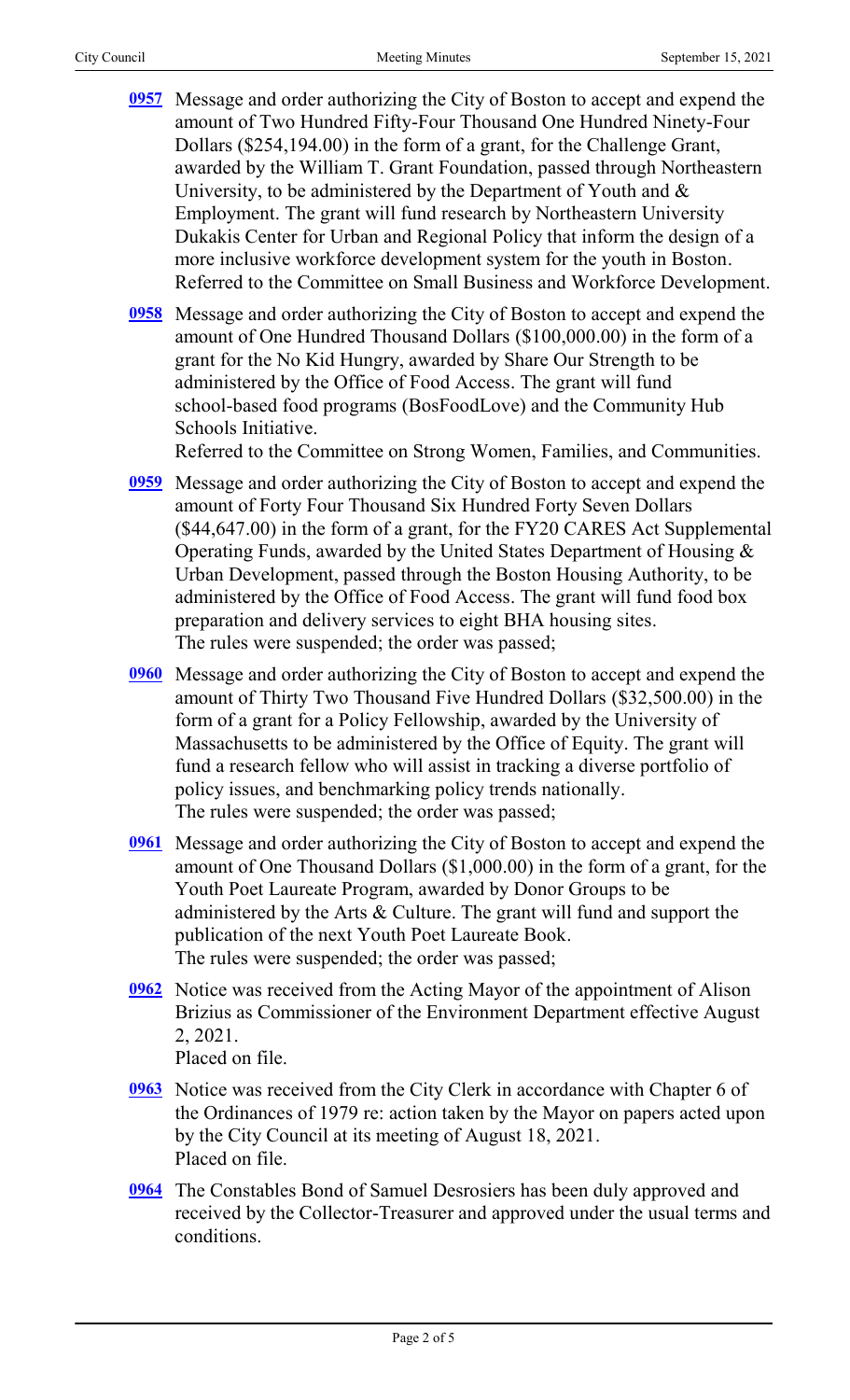**[0965](http://boston.legistar.com/gateway.aspx?m=l&id=/matter.aspx?key=4786)** Notice was received from the Acting Mayor of the appointment of Jasmin Winn as the Project Manager for the Boston Cannabis Board effective September 20, 2021.

Placed on file.

Councilor Baker, on behalf of the Committee on Arts Culture, Tourism and Special Events, submitted the following:

**[0549](http://boston.legistar.com/gateway.aspx?m=l&id=/matter.aspx?key=4555)** On the message and order referred on April 14, 2021, Docket #0549, authorizing the City of Boston to accept and expend the amount of Two Million Fifty-One Thousand Nine Hundred Three Dollars (\$2,051,903.00) in the form of a grant for the Boston Cultural Fund, awarded by the Boston Redevelopment Authority to be administered by the Office of Arts and Culture. The grant will fund cultural spaces, organizations, programs, artists, and activities in the South End, with the goal of preserving and enhancing cultural activity, the committee submitted a report recommending the order ought to pass.

The report was accepted the order was passed.

Councilor Edwards, on behalf of the Committee on Government Operations, submitted the following:

**[0353](http://boston.legistar.com/gateway.aspx?m=l&id=/matter.aspx?key=4656)** On the communication referred on February 24, 2021, Docket #0353, was received from Eneida Tavares, Chair, of the Board of Election, for your approval a citizen petition entitled "Petition for Eversource Substation East Boston", the committee submitted a report recommending the petition ought to pass in a new draft.

The report was accepted; the petition was passed in a new draft.

**[0481](http://boston.legistar.com/gateway.aspx?m=l&id=/matter.aspx?key=4671)** On the message and ordinance referred on March 31, 2021, Docket #0481, Amending the City of Boston Code, Section 5-5.20, Paid Parental Leave for City of Boston Employees, the committee submitted a report recommending that the ordinance ought to pass.

The report was accepted; the ordinance was passed.

- **[0773](http://boston.legistar.com/gateway.aspx?m=l&id=/matter.aspx?key=4781)** On the ordinance referred on June 16, 2021, Docket #0773, ordinance creating a Commission on Black Men and Boys, the committee submitted a report recommending the ordinance ought to pass in a new draft. The report was accepted; the ordinance was passed in a new draft.
- **[0896](http://boston.legistar.com/gateway.aspx?m=l&id=/matter.aspx?key=3494)** On the Communication referred on August 18, 2021, Docket #0896, was received from Eneida Tavares, Chair, of the Board of Election, for your approval a citizen petition entitled "An Elected Boston School Committee" for the placement of a local nonbinding public opinion advisory question on the ballot of the next regular municipal election on November 2, 2021, submits a report recommending that the petition ought to pass. The report was accepted; the petition was passed.
- **[0775](http://boston.legistar.com/gateway.aspx?m=l&id=/matter.aspx?key=4720)** Ordinance Amending City of Boston Code, Ordinances, Chapter VII, Sections 7-2.1 and 7-2.2, Building Energy Reporting and Disclosure (BERDO).

Remains in the committee of Government Operations.

**[0966](http://boston.legistar.com/gateway.aspx?m=l&id=/matter.aspx?key=4772) Councilor Bok, Arroyo, Baker, Breadon, Campbell, Edwards, Essaibi George, Flaherty, Flynn, Mejia, O'Malley and Wu offered the following:** Order for a hearing to discuss city protocols for providing public records. Referred to the Committee on Government Operations.

Councilor Edwards in the Chair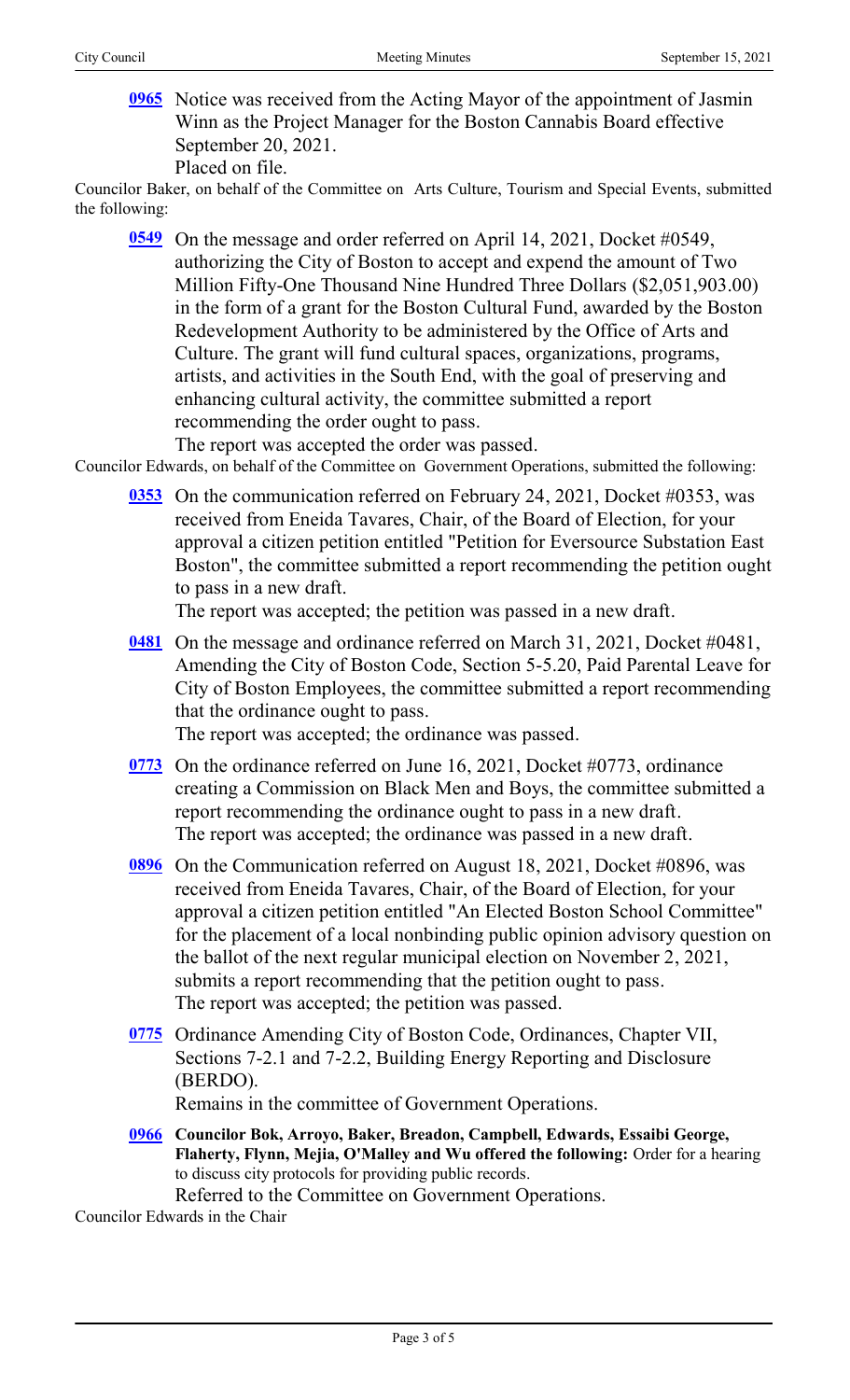**[0967](http://boston.legistar.com/gateway.aspx?m=l&id=/matter.aspx?key=4780) Councilor O'Malley, Campbell, Arroyo, Baker, Bok, Breadon, Edwards, Essaibi George, Flaherty, Flynn, Mejia and Wu offered the following:** Order regarding Civilian Review Board nominations.

Referred to the Committee on Public Safety and Criminal Justice..

President Pro Tempore O'Malley in the Chair.

**[0968](http://boston.legistar.com/gateway.aspx?m=l&id=/matter.aspx?key=4776) Councilor Arroyo, Mejia, Baker, Bok, Breadon, Campbell, Edwards, Essaibi George, Flaherty, Flynn, O'Malley and Wu offered the following:** Resolution recognizing September 15th-October 15th as Hispanic Heritage Month in the City of Boston.

On motion of Councilors Arroyo and Mejia, the rules were suspended; the resolution was adopted.

- **[0969](http://boston.legistar.com/gateway.aspx?m=l&id=/matter.aspx?key=4784) Councilor Flynn, Breadon, Arroyo, Baker, Bok, Campbell, Edwards, Essaibi George, Flaherty, Mejia, O'Malley and Wu offered the following:** Resolution celebrating Always Ask, Proud to Tell Day. On motion of Councilors Flynn and Breadon , the rules were suspended; the resolution was adopted.
- **[0970](http://boston.legistar.com/gateway.aspx?m=l&id=/matter.aspx?key=4785)** Councilor O'Malley for Councilor Bok offered the following: Order for the appointment of temporary employees Kennedy Avery and Emily Brown in City Council.

Passed under suspension of the rules

The Chair stated that in absence of objection, two late-filed matters will be added to the Agenda. No objection being heard, the following matters were added.

Councilor Flaherty in the Chair.

- **[0992](http://boston.legistar.com/gateway.aspx?m=l&id=/matter.aspx?key=4799) Councilor Edwards, O'Malley, Flynn, Arroyo, Baker, Bok, Breadon, Campbell, Essaibi George, Flaherty, Janey, Mejia and Wu offered the following:** An Ordinance increasing Voter Participation through Prepaid Return Envelopes for Mail-In Voting. On motion of Councilors Edwards and O'Malley, Rule 12 was invoked to include Councilor Flynn as a co-sponsor. On motion of Councilors Edwards, O'Malley and Flynn, the rules were suspended; the ordinance was passed. President Pro Tempore O'Malley in the Chair.
	- **[0993](http://boston.legistar.com/gateway.aspx?m=l&id=/matter.aspx?key=4800) Councilor Edwards, Arroyo, Bok, Breadon, Flynn, Flaherty, Mejia, O'Malley, Wu and Essaibi George offered the following:** Order for a Hearing regarding the Status of the BPDA's Plan: East Boston Initiative Referred to the Committee on Planning, Development & Transportation.

The Chair moved adoption of a Consent Agenda containing the following matters.

- **[0971](http://boston.legistar.com/gateway.aspx?m=l&id=/matter.aspx?key=4546) Councilor O'Malley offered the following:** Resolution in memory of Orestes Demetriades.
- **[0972](http://boston.legistar.com/gateway.aspx?m=l&id=/matter.aspx?key=4549) Councilor O'Malley and Arroyo offered the following:** Resolution in memory of Thomas M. Donahue.
- **[0973](http://boston.legistar.com/gateway.aspx?m=l&id=/matter.aspx?key=4551) Councilor O'Malley offered the following:** Resolution congratulating Nicole Dumas.
- **[0974](http://boston.legistar.com/gateway.aspx?m=l&id=/matter.aspx?key=4552) Councilor O'Malley offered the following:** Resolution recognizing Margot Gillian O'Malley.
- **[0975](http://boston.legistar.com/gateway.aspx?m=l&id=/matter.aspx?key=4572) Councilor O'Malley offered the following:** Resolution congratulating Officer Jorge Mercado.
- **[0976](http://boston.legistar.com/gateway.aspx?m=l&id=/matter.aspx?key=4577) Councilor Flynn offered the following:** Resolution recognizing Alison Newman.